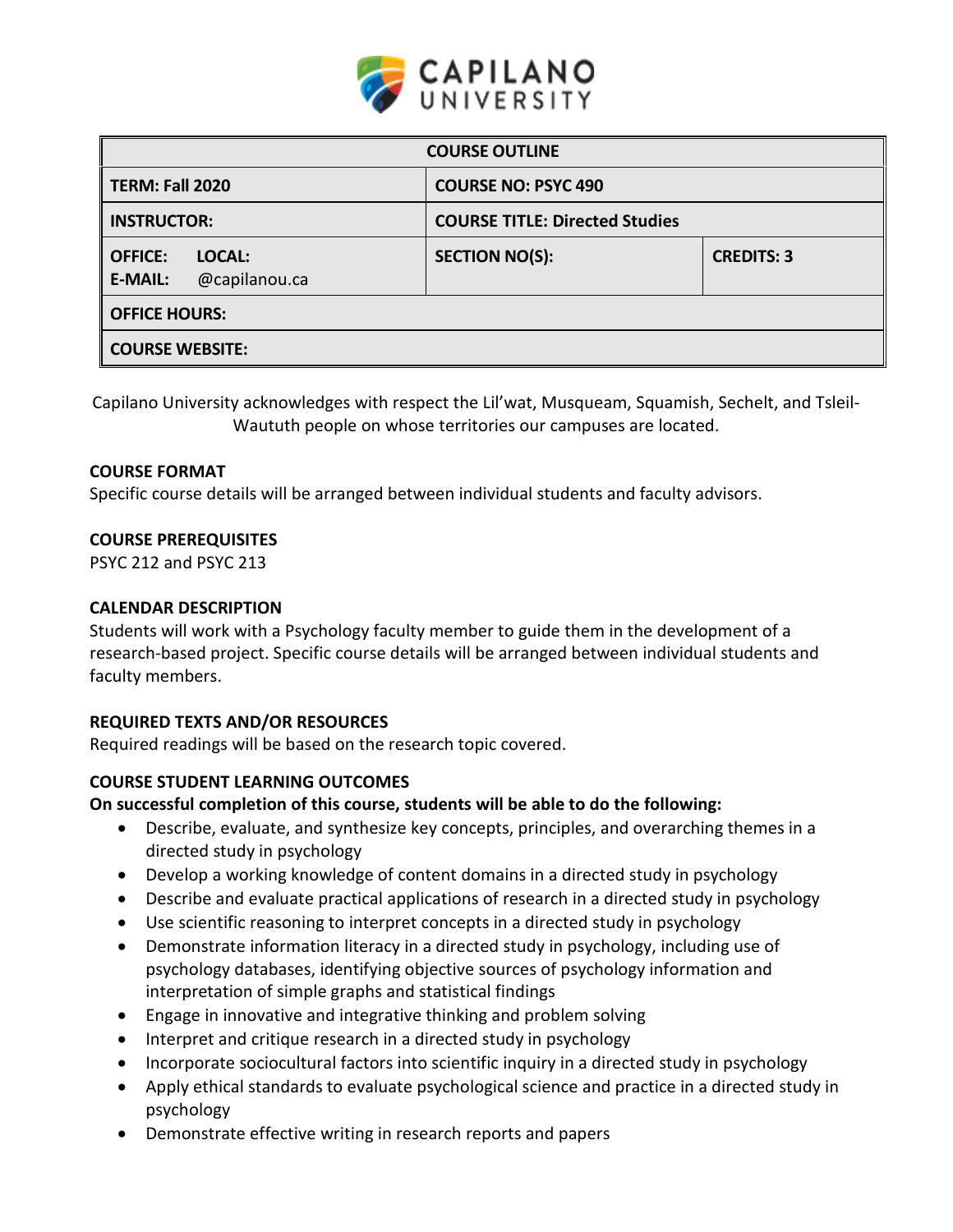- Exhibit effective presentation skills for different purposes
- Exhibit self-efficacy and self-regulation

### **COURSE CONTENT**

Course content will be determined by the instructor, based on the topic covered.

# **EVALUATION PROFILE**

| Annotated Bibliography                                             | 0% to 10% |
|--------------------------------------------------------------------|-----------|
| Literature Review on Directed Studies topic                        | 30%       |
| Written Assignments totalling                                      | 0% to 50% |
| Research Proposal and Ethics Approval                              | 0% to 35% |
| Research Report                                                    | 0% to 35% |
| Total                                                              | 100%      |
| *Note: No single evaluation component will be worth more than 35%. |           |

#### **GRADING PROFILE**

|  |               |                           | $A+ = 90-100$ $B+ = 77-79$ $C+ = 67-69$ $D = 50-59$ |  |
|--|---------------|---------------------------|-----------------------------------------------------|--|
|  |               |                           | $= 85-89$  B = 73-76  C = 63-66  F = 0-49           |  |
|  | $A - = 80-84$ | $B- = 70-72$ $C- = 60-62$ |                                                     |  |

#### **Incomplete Grades**

Grades of Incomplete "I" are assigned only in exceptional circumstances when a student requests extra time to complete their coursework. Such agreements are made only at the request of the student, who is responsible to determine from the instructor the outstanding requirements of the course.

### **Late Assignments**

Unless otherwise specified, assignments are due at the beginning of the class on the due date listed. If you anticipate handing in an assignment late, please consult with your instructor beforehand.

### **Missed Exams/Quizzes/Labs etc.**

Make-up exams, quizzes and/or tests are given at the discretion of the instructor, in medical emergencies or severe personal crises, with prior notice, and appropriate documentation. Some missed labs or other activities may not be able to be accommodated. Please consult with your instructor.

### **Attendance**

Students are expected to maintain regular class attendance. Students are responsible for all announcements made in class, online to students' my.capilanou.ca email account or course website, and for all material on the course syllabus. Although instructors may discuss only portions of a chapter in class, students are responsible for studying all of each chapter listed in the course syllabus. Appropriate university behaviour is expected (see the University Calendar).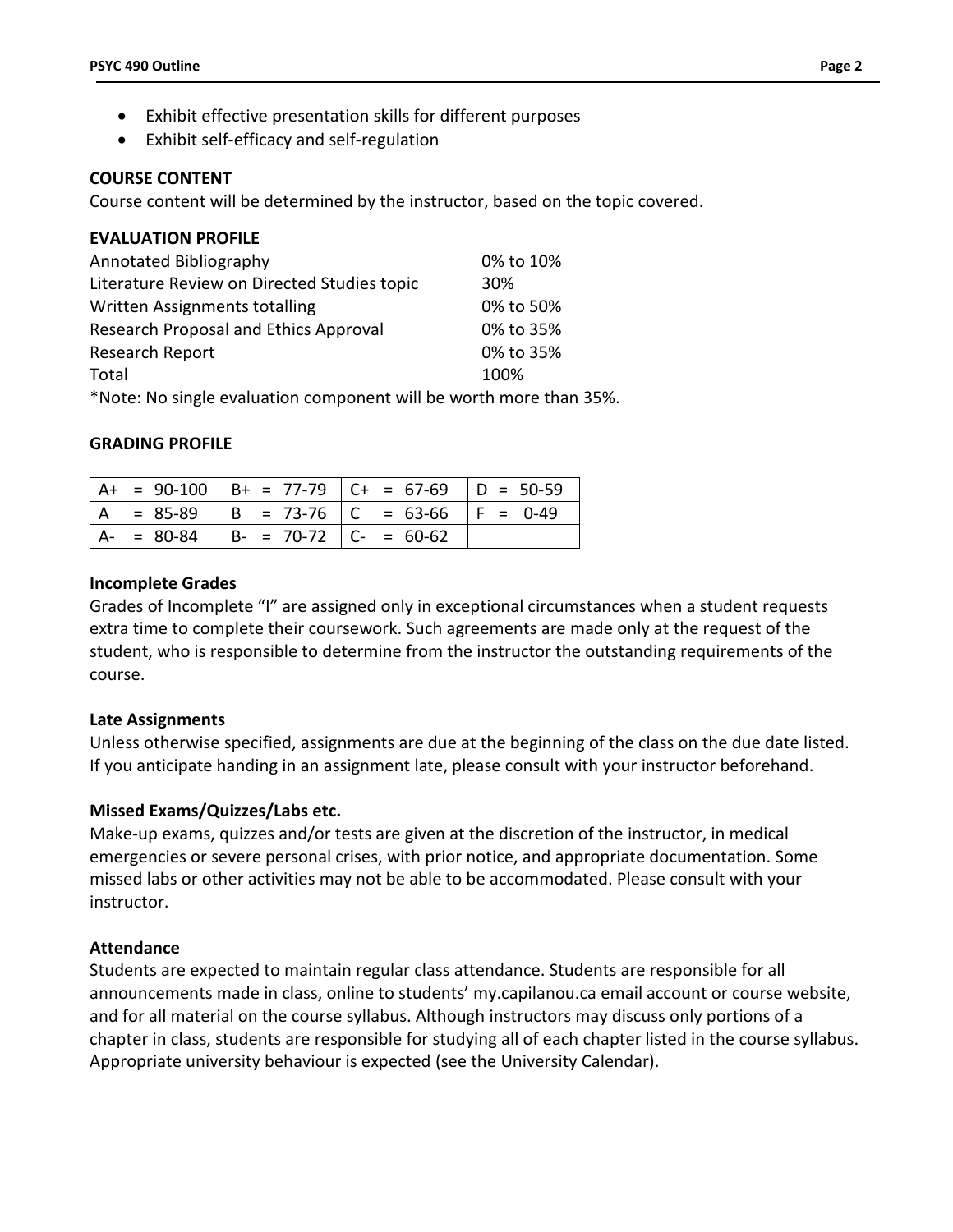### **English Usage**

University level writing skills are required in all assignments. American Psychological Association (APA) writing guidelines, including the use of respectful language, must be followed. All assignments must be original and must be used for this course only. Students are expected to proofread all written work for any grammatical, spelling and stylistic errors. Instructors may deduct marks for incorrect grammar and spelling in written assignments.

## **Electronic Devices**

The use of personal technology is permitted in the classroom for note-taking purposes only, and if it is not distracting to others. During an exam, all personal technology must be turned off and removed from the desk. The use of programmable calculators will not be allowed in any test which is part of the grading profile.

## **On-line Communication**

Outside of the classroom, instructors will (if necessary) communicate with students using either their official Capilano University email or eLearn; please check both regularly. Official communication between Capilano University and students is delivered to students' Capilano University email addresses only.

## **UNIVERSITY OPERATIONAL DETAILS**

### **Tools for Success**

Many services are available to support student success for Capilano University students. A central navigation point for all services can be found at:<https://www.capilanou.ca/student-life/>

## **Capilano University Security: download the [CapU Mobile Safety App](https://www.capilanou.ca/student-life/support--wellness/safety--security/capu-safe-app/)**

### **Policy Statement (S2009-06)**

Capilano University has policies on Academic Appeals (including appeal of final grade), Student Conduct, Cheating and Plagiarism, Academic Probation and other educational issues. These and other policies are available on the University website.

## **Academic Integrity (S2017-05)**

Any instance of academic dishonesty or breach of the standards of academic integrity is serious and students will be held accountable for their actions, whether acting alone or in a group. See policy and procedures S2017-05 Academic Integrity for more information: [https://www.capilanou.ca/about](https://www.capilanou.ca/about-capu/governance/policies/)[capu/governance/policies/](https://www.capilanou.ca/about-capu/governance/policies/)

Violations of academic integrity, including dishonesty in assignments, examinations, or other academic performances, are prohibited and will be handled in accordance with the Student Academic Integrity Procedures.

**Academic dishonesty** is any act that breaches one or more of the principles of academic integrity. Acts of academic dishonesty may include but are not limited to the following types: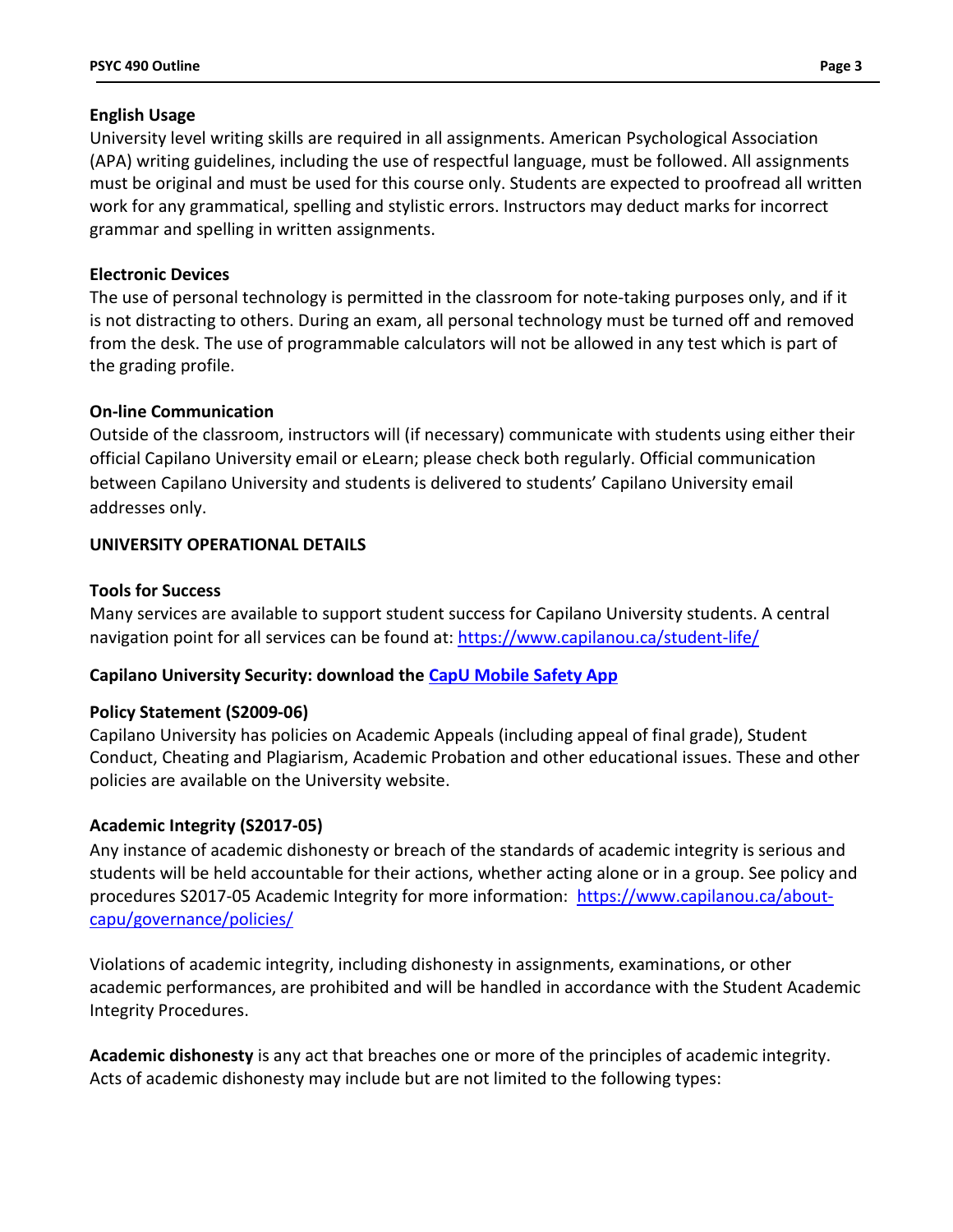**Cheating**: Using or providing unauthorized aids, assistance or materials while preparing or completing assessments, or when completing practical work (in clinical, practicum, or lab settings), including but not limited to the following:

- Copying or attempting to copy the work of another during an assessment;
- Communicating work to another student during an examination;
- Using unauthorized aids, notes, or electronic devices or means during an examination;
- Unauthorized possession of an assessment or answer key; and/or,
- Submitting of a substantially similar assessment by two or more students, except in the case where such submission is specifically authorized by the instructor.

**Fraud**: Creation or use of falsified documents.

**Misuse or misrepresentation of sources**: Presenting source material in such a way as to distort its original purpose or implication(s); misattributing words, ideas, etc. to someone other than the original source; misrepresenting or manipulating research findings or data; and/or suppressing aspects of findings or data in order to present conclusions in a light other than the research, taken as a whole, would support.

**Plagiarism**: Presenting or submitting, as one's own work, the research, words, ideas, artistic imagery, arguments, calculations, illustrations, or diagrams of another person or persons without explicit or accurate citation or credit.

**Self-Plagiarism**: Submitting one's own work for credit in more than one course without the permission of the instructors, or re-submitting work, in whole or in part, for which credit has already been granted without permission of the instructors.

**Prohibited Conduct**: The following are examples of other conduct specifically prohibited:

- Taking unauthorized possession of the work of another student (for example, intercepting and removing such work from a photocopier or printer, or collecting the graded work of another student from a stack of papers);
- Falsifying one's own and/or other students' attendance in a course;
- Impersonating or allowing the impersonation of an individual;
- Modifying a graded assessment then submitting it for re-grading; or,
- Assisting or attempting to assist another person to commit any breach of academic integrity.

## **Sexual Violence and Misconduct**

All Members of the University Community have the right to work, teach and study in an environment that is free from all forms of sexual violence and misconduct. Policy B401 defines sexual assault as follows:

Sexual assault is any form of sexual contact that occurs without ongoing and freely given consent, including the threat of sexual contact without consent. Sexual assault can be committed by a stranger, someone known to the survivor or an intimate partner.